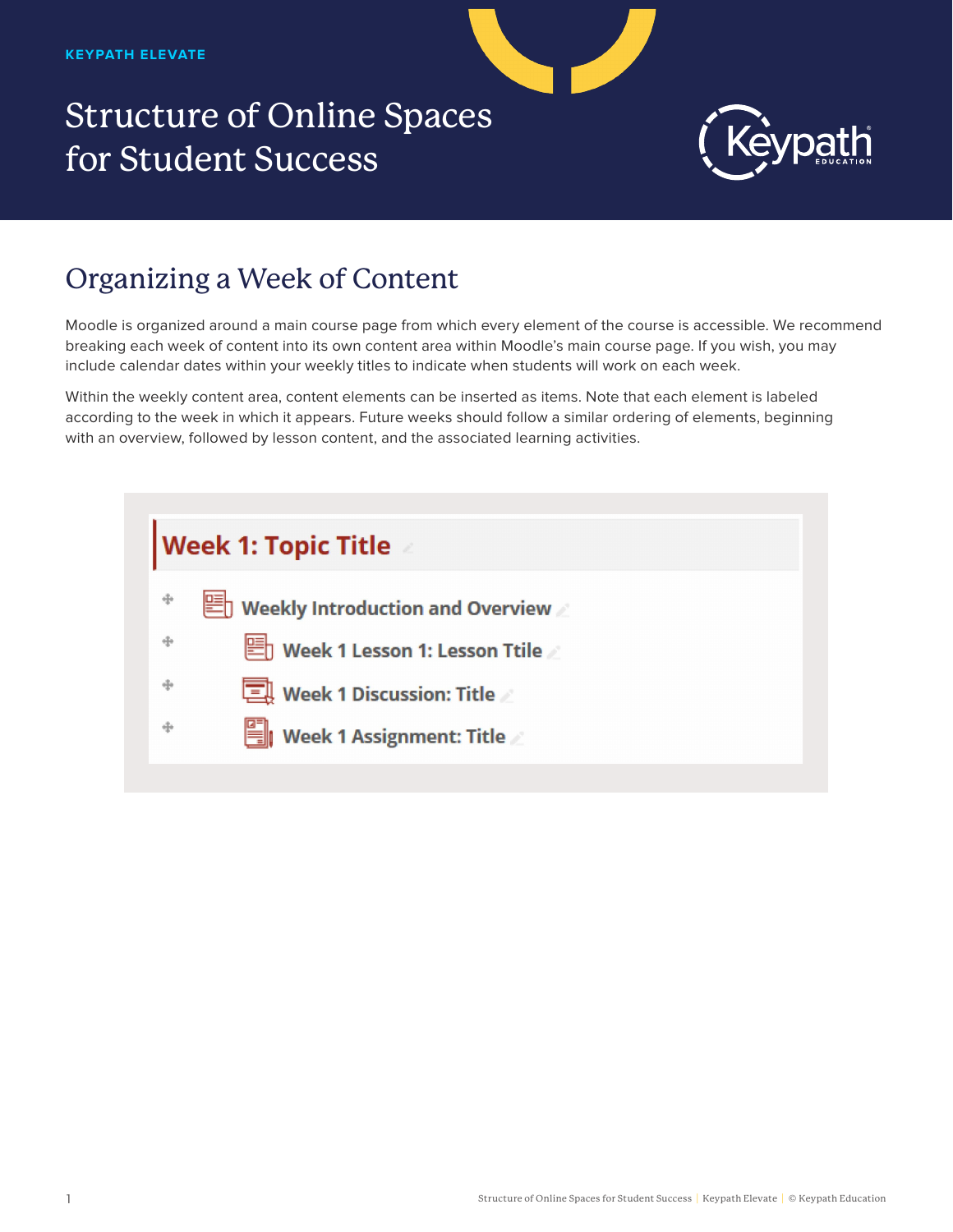## Sample Weekly Overview Page

The overview page should include elements that orient students to the purpose and content of the week. A typical weekly overview page might consist of the following: